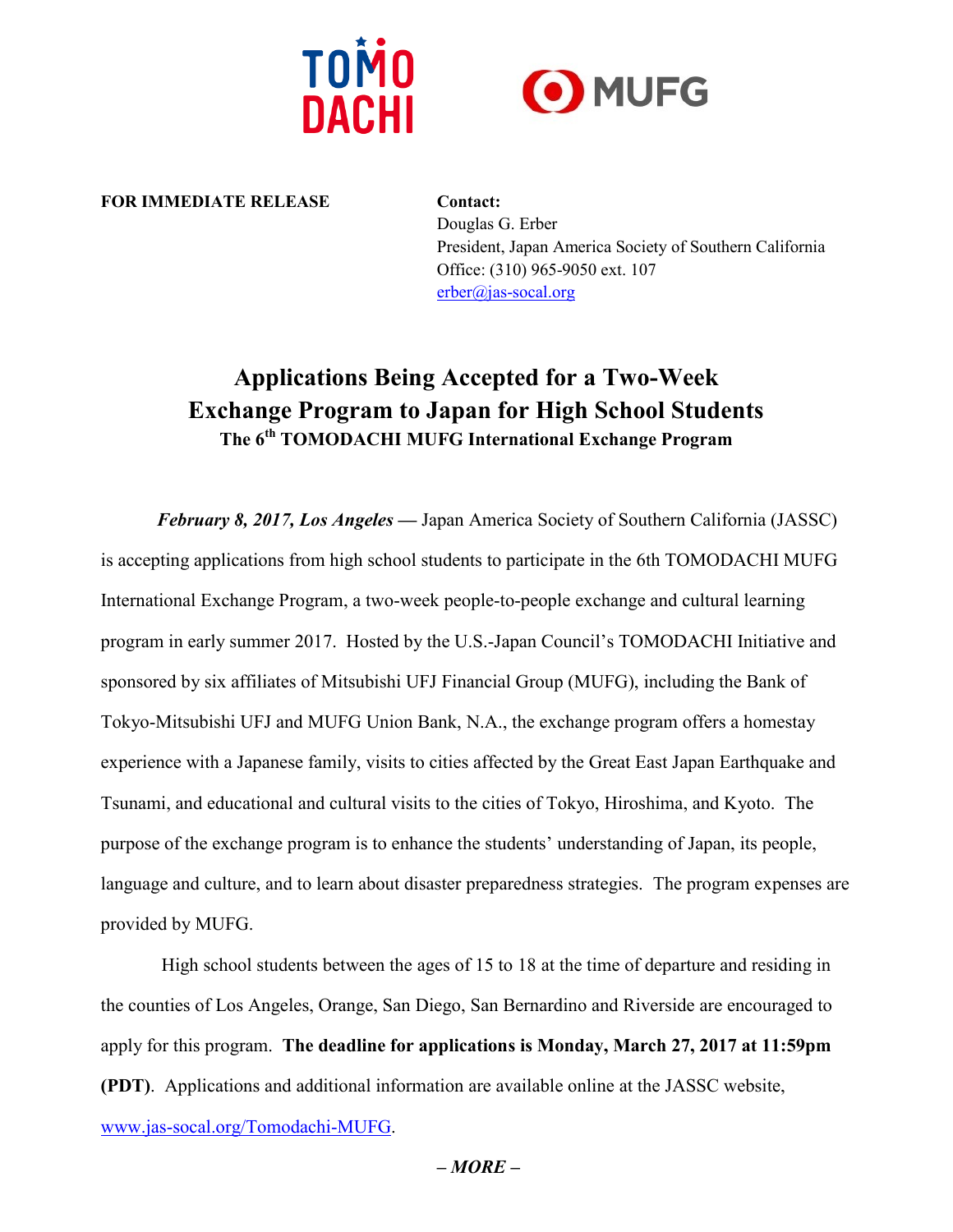The 6th TOMODACHI MUFG International Exchange Program is the sixth U.S.-Japan reciprocal exchange program sponsored by MUFG to promote deeper understanding between Japanese and American youth. The inaugural exchange took place in the summer of 2012, when Japanese junior and high school students from the earthquake and tsunami affected areas of Japan visited Southern California for two weeks. That first exchange was followed by reciprocal one-way summer exchanges of high school students from Southern California and Japan during the following four years.

The TOMODACHI MUFG International Exchange Program is part of the TOMODACHI Initiative, a public-private partnership led by the U.S.-Japan Council and the U.S. Embassy in Tokyo, and is supported by the Japanese Government. The TOMODACHI Initiative supports Japan's recovery from the Great East Japan Earthquake and Tsunami and invests in the next generation of Japanese and Americans in ways that strengthen cultural and economic ties and deepen the friendship between the United States and Japan over the long-term.

Additional organizations involved with the 6th TOMODACHI MUFG International Exchange Program include the Japan America Society of Southern California and the Japanese Association of The Experiment in International Living.

For more information about the 6th TOMODACHI MUFG International Exchange Program or questions regarding the program's application process, please contact Kentaro Moridaira, program coordinator at Japan American Society of Southern California, by phone at (310) 965-9050, ext. 106, or by email at tomodachi. MUFG@jas-socal.org.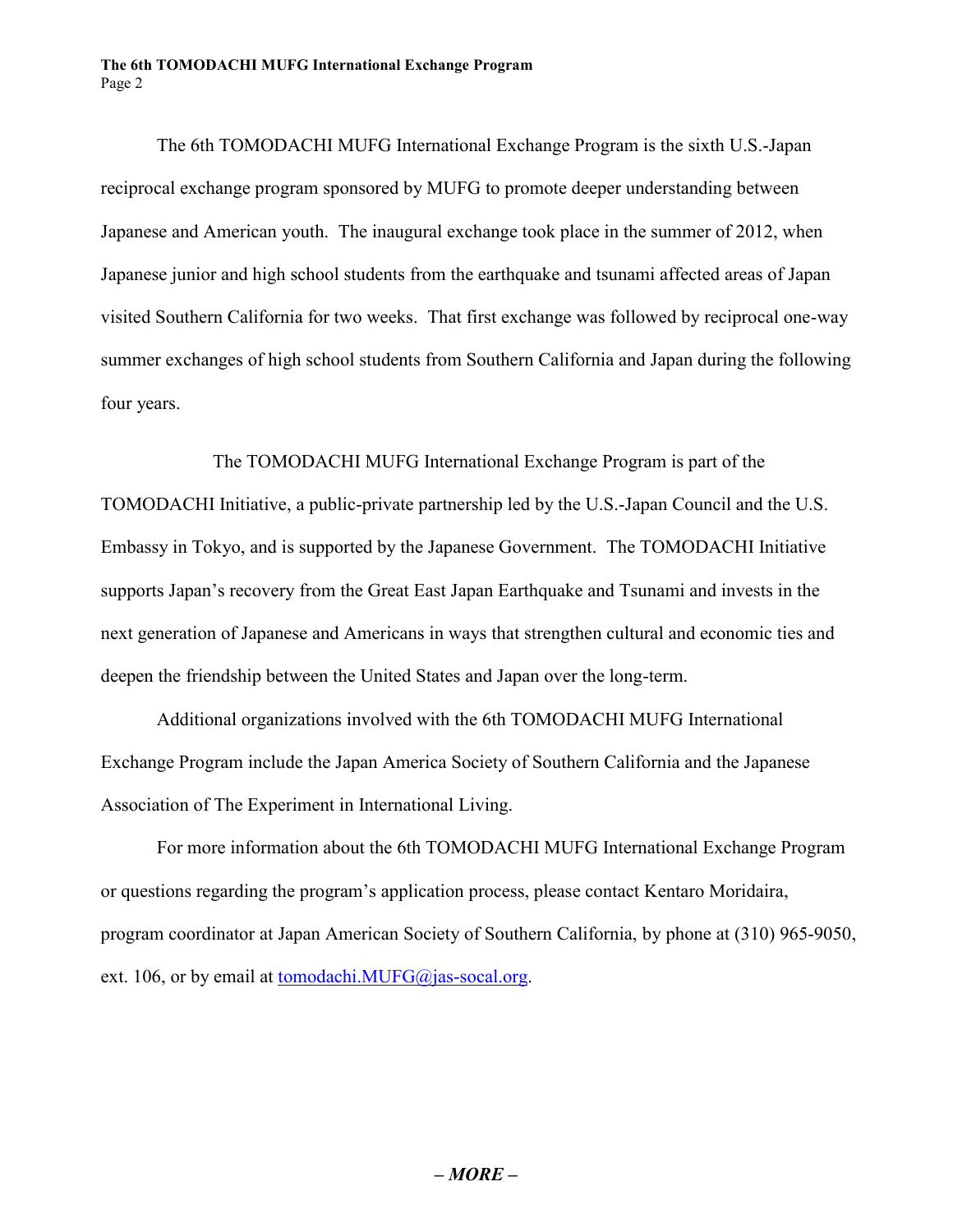#### **The 6th TOMODACHI MUFG International Exchange Program** Page 3

# **About MUFG (Mitsubishi UFJ Financial Group, Inc.)**

MUFG (Mitsubishi UFJ Financial Group, Inc.) is one of the world's leading financial groups, with total assets of approximately  $\frac{1}{293.7}$  trillion (JPY) or \$2.9 trillion (USD)<sup>1</sup>, as of September 30, 2016. Headquartered in Tokyo and with approximately 350 years of history, MUFG is a global network with more than 2,000 offices in nearly 50 countries. The Group has over 140,000 employees and about 300 entities, offering services including commercial banking, trust banking, securities, credit cards, consumer finance, asset management, and leasing. The Group's operating companies include Bank of Tokyo-Mitsubishi UFJ, Mitsubishi UFJ Trust and Banking Corporation (Japan's leading trust bank), and Mitsubishi UFJ Securities Holdings Co., Ltd., one of Japan's largest securities firms. Through close partnerships among our operating companies, the Group aims to "be the world's most trusted financial group", flexibly responding to all of the financial needs of our customers, serving society , and fostering shared and sustainable growth for a better world. MUFG's shares trade on the Tokyo, Nagoya, and New York (NYSE: MTU) stock exchanges. Visit [www.mufg.jp/english/index.html.](http://www.mufg.jp/english/index.html)

# **About MUFG Union Bank, N.A.**

MUFG Union Bank, N.A., is a full-service bank with offices across the United States. We provide a wide spectrum of corporate, commercial and retail banking and wealth management solutions to meet the needs of customers. We also offer an extensive portfolio of value-added solutions for customers, including investment banking, personal and corporate trust, global custody, transaction banking, capital markets, and other services. With assets of \$116.9 billion, as of September 30, 2016, MUFG Union Bank has strong capital reserves, credit ratings and capital ratios relative to peer banks. MUFG Union Bank is a proud member of the Mitsubishi UFJ Financial Group (NYSE: MTU), one of the world's largest financial organizations with total assets of approximately ¥293.7 trillion (JPY) or \$2.9 trillion  $(USD)^1$ , as of September 30, 2016. The corporate headquarters (principal executive office) for MUFG Americas Holdings Corporation, which is the financial holding company and MUFG Union Bank, is in New York City. The main banking office of MUFG Union Bank is in San Francisco, California.

1 Exchange rate of 1 USD=¥101.12 (JPY) as of September 30, 2016

## **About the TOMODACHI Initiative**

The TOMODACHI Initiative is a public-private partnership between the U.S.-Japan Council and the U.S. Embassy in Tokyo and it is supported by the Government of Japan. Born out of support for Japan's recovery from the Great East Japan Earthquake, TOMODACHI invests in the next generation of Japanese and American leaders through educational and cultural exchanges, as well as leadership programs.

The TOMODACHI Initiative seeks to foster a "TOMODACHI Generation" of young American and Japanese leaders who are committed to and engaged in strengthening U.S.-Japan relations, appreciate each other's countries and cultures, and possess the global skills and mindsets needed to contribute to and thrive in a more cooperative, prosperous, and secure world.

For more information please visit: [http://tomodachi.org](http://tomodachi.org/)